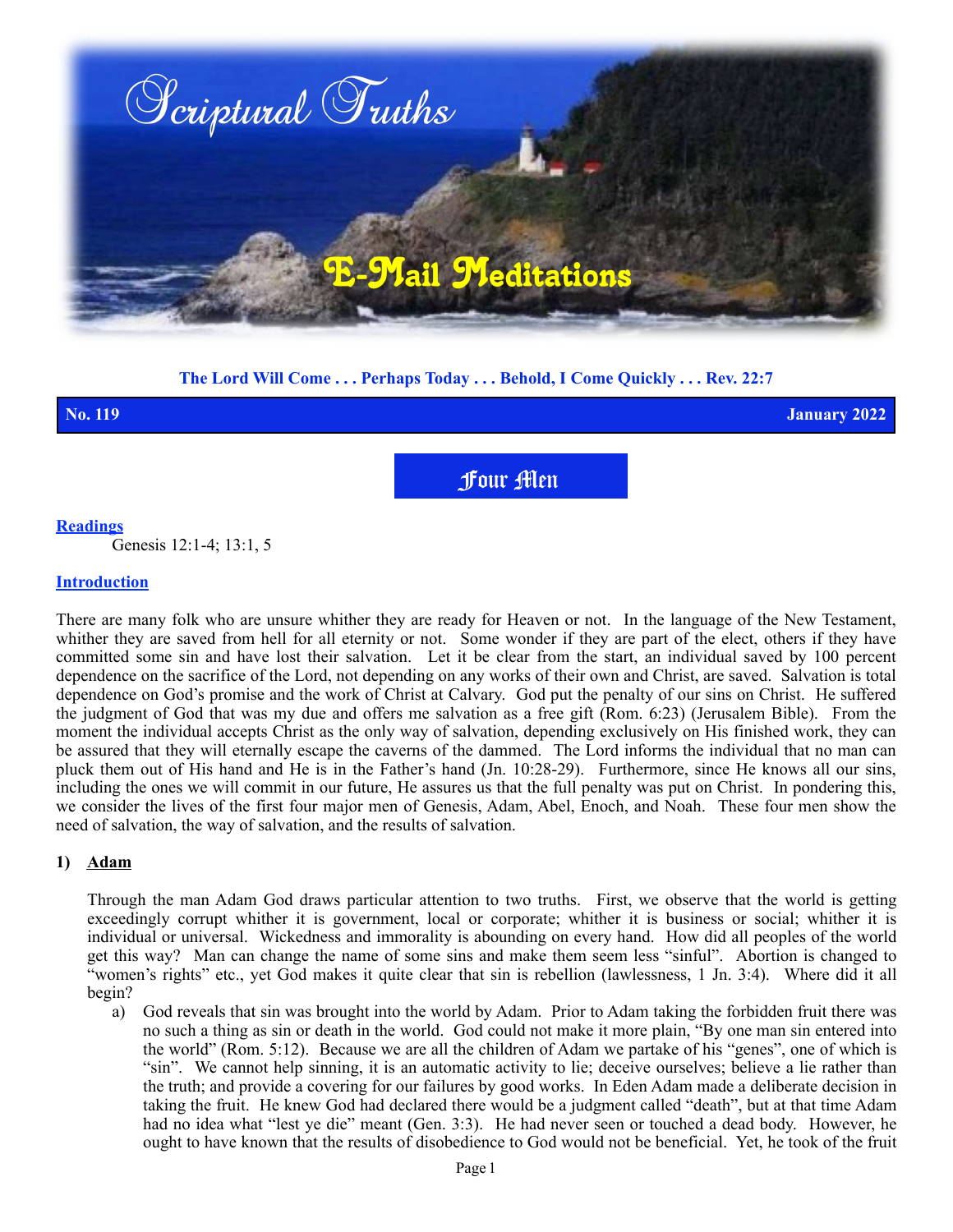and sin came into the world. Again, when Paul wrote to Roman saints he wrote, "Since by one man all under the headship of Adam (are the children of Adam), are marred by sin" (Rom. 5:12 paraphrased). Then a wonderful truth is brought into focus, "all who are under the Headship of Christ (are children of God), are made alive spiritually" (Rom. 5:15). Every human being, irrespective of church position; colour of skin; creed; culture; country or speech; is a sinner by birth and what one is by birth cannot be changed. I am Irish by birth and no matter what I do, I can never be a Canadian by birth. To be such I would have to die and then be born in Canada. That is what the Lord said to Nicodemus, "Ye must be born again" (Jn. 3:7).

# **2) Abel**

It is almost impossible to think about Abel without thinking of the sacrifice he made which the Lord had respect to (Gen. 4:4). By offering the sacrifice of the animal Abel acknowledged two truths, God specified how to approach Him and by the offering Abel accepted his unworthiness to approach Him. Thank God the Lord Jesus made a far superior sacrifice, providing an escape from the judgment of God. Simply put, Christ changed places with each of us by suffering the eternal judgment of God deserved by us, and not only offering the escape from Hell, but enriching us to the place of sonship. The escape from the condemnation of Hell is what the scriptures mean by being saved.

# **3) Enoch**

Enoch lived 65 years then something happened that changed his whole perspective. Not only was a son born (Gen. 5:21), but his name, Methuselah, meant "a duration of time", but what did that mean? The name Methuselah means, "when he dies it will come to pass". This begs the question, "what is the it?" The "it" was the judgment of God on humanity by the flood. There can be no doubt the days of Enoch were evil but in the 900 plus years from the birth of Methuselah until his death, the morals of the world had gotten a lot worse (Matt. 24:37-38). God in mercy held back the judgment of the flood for 969 years, so man had ample time to prepare for the coming judgment. Much as people today, God gives most of humanity 20, 30, 40, 50, 60, 70 years, sometimes even beyond those years to get right with God. God is not a hard being with a big stick waiting in excited anticipation to send people to hell. He is, with an enduring patience, waiting for every individual to accept His Son. The scriptures inform its readers, "The Lord is not slack concerning his promise, as some men count slackness; but is longsuffering to us-ward, not willing that any should perish, but that all should come to repentance" (2 Pet. 3:9). No human being will ever be able to say, "God did not love me" or "God did not provide a way of escape for me". Those who will spend eternity in the Lake of Fire are there by their own choice.

## **4) Noah**

What a commendation this man has, "By faith Noah, being warned of God of things not seen as yet, moved with fear, prepared an ark to the saving of his house; by the which he condemned the world, and became heir of the righteousness which is by faith" (Heb. 11:7). This man lived in a world which he knew was under the condemnation of God, in which the people knew not when judgment would fall. It would be catastrophic with the death of all living creatures on the land and air, and he preached of approaching judgment and the only way of escape (2 Pet. 2:5). Today we live in a world of humanity under the condemnation of God. How solemn are the words, "He /she that believeth not is condemned already, because he hath not believed in the name of the only begotten Son of God" (Jn. 3:18). Every unsaved person across the face of the earth is living with the dark thunderous cloud of God's condemnation over them. There is no need to wait to see how they will fare. Like a condemned prisoner waiting in the cell, they are condemned already. Noah preached and worked proclaiming the gospel, preparing the way of salvation for the whosoever will. Out of the world of possibly millions of people, only eight were saved.

#### **For Ones Consideration**

Those words, "condemned already," ought to be utterly terrifying to those who are unsaved. It is frightening to know that just as the unsaved individual had no sympathy for Christ, He will have no sympathy for them; just as they care not for His sufferings, God will have no care for their cries; just as they treat the proffered Salvation with indifference, so God will treat their cries with indifference. God, in grace, gives to all who hear the gospel and understand it, the opportunity to accept the free gift or reject it, to take God at His word and believe Him, or make God out to be a liar (1 Jn. 5:10) and they will get to heaven their way. The Scriptures teach, "There is a way that seemeth right unto a man, but the end thereof are the ways of death" (Prov. 16:25).

Wise is the individual who casts aside, as a filthy garment, their good works, seeks deliverance from the fury of divine judgment, and responds in haste to the exhortation, "Flee from the wrath to come" (Matt. 3:7; Lk. 3:7). Wise is the